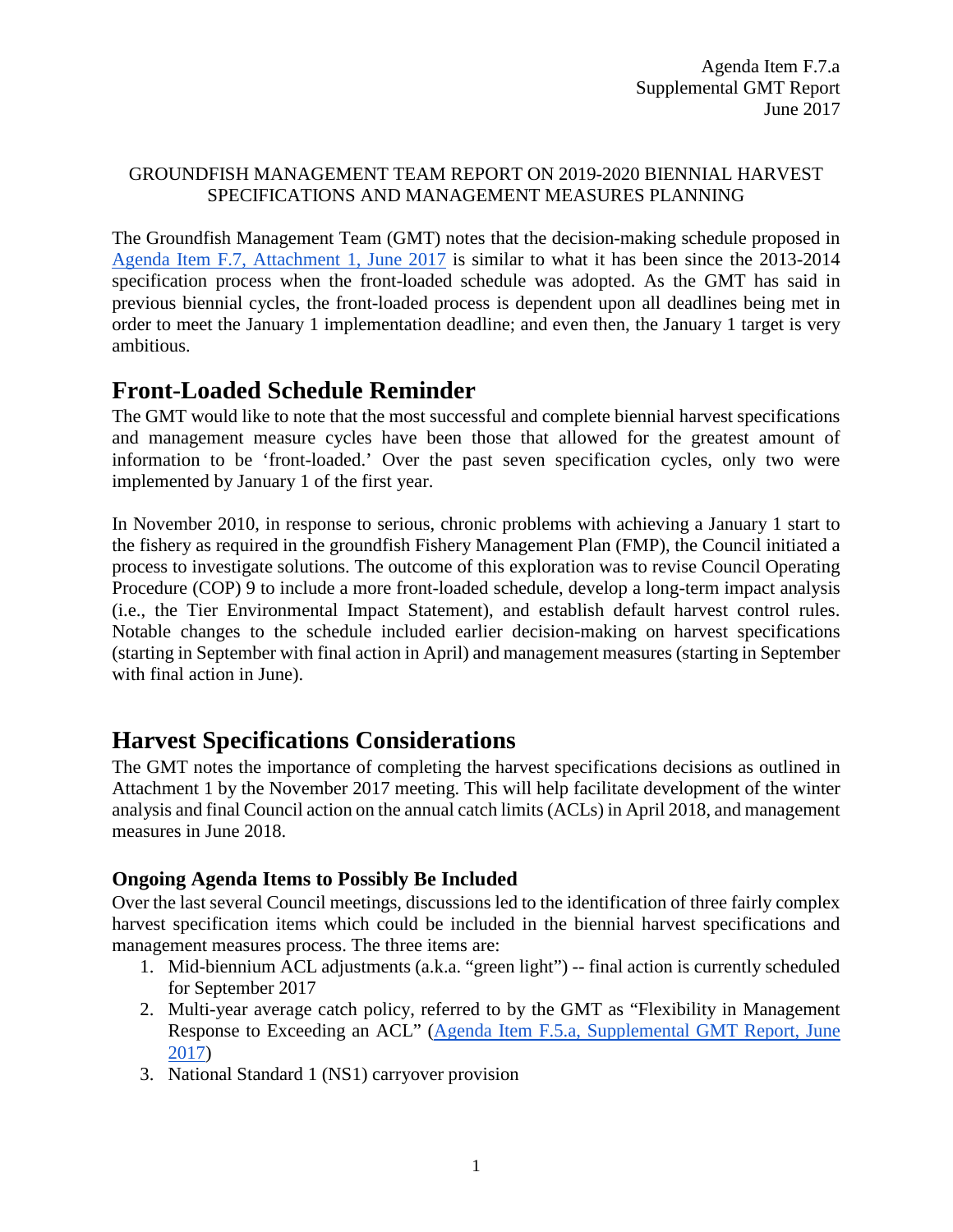The required amount of impact analysis for each item individually, or in aggregate, is currently unclear. Clarification of the level of needed analysis may indicate how well these items fit with the biennial process. It is the GMT's understanding that the "green light" would not be available until the 2019 stock assessments; carryover would need to be completed for implementation by January 1 of the year of implementation; and flexibility in management response to exceeding an ACL (Agenda Item F.5) can be implemented at any time during the year. These timelines should be considered when deciding if any or all of these items should be incorporated in the upcoming analysis, or be scheduled for a separate rulemaking. The GMT reminds the Council that it was signaled under Agenda Item F.5. at this meeting that they intend to combine the flexible management approach and carryover for further scoping in September, which may provide further clarification on the analysis that will be necessary and whether these matters are a good fit for the 2019-2020 biennial process.

## **CalCOM Data Errors**

As noted in the Supplemental SSC report [\(Agenda Item F.7.a. Supplemental SSC Report, June](http://www.pcouncil.org/wp-content/uploads/2017/06/F7a_Sup_SSC_Rpt_Spex_Final_Jun2017BB.pdf)  [2017\)](http://www.pcouncil.org/wp-content/uploads/2017/06/F7a_Sup_SSC_Rpt_Spex_Final_Jun2017BB.pdf), errors were identified in the pre-1951 California catch streams (from the California Cooperative Groundfish Survey commercial groundfish database, or CalCOM) which may impact the most recent canary rockfish and chilipepper rockfish assessments. The models for both species need to be rerun using the corrected catch streams to develop revised harvest specifications. Given the presumed magnitude of the difference (i.e., doubling of catches prior to 1951), the Overfishing Limits (OFL) and associated ACL may change for 2018 and beyond. The GMT notes that the review and recalculations should be completed for the September Council meeting, to (1) provide sufficient time for any needed rulemaking or management measure adjustments for 2018, and (2) ensure that the corrected harvest specifications are available for the team's analyses over the winter for the 2019-2020 biennial harvest specifications and management measures. The SSC is recommending the review occur at the Groundfish Subcommittee meeting September 25-29 (mopup panel) for Council consideration in November.

## **Sigma**

As noted in the Supplemental SSC report (Agenda Item F.7.a, [Supplemental SSC Report, June](http://www.pcouncil.org/wp-content/uploads/2017/06/F7a_Sup_SSC_Rpt_Spex_Final_Jun2017BB.pdf)  [2017\)](http://www.pcouncil.org/wp-content/uploads/2017/06/F7a_Sup_SSC_Rpt_Spex_Final_Jun2017BB.pdf), two on-going research projects may inform the SSC recommendations for sigma  $(\sigma)$ , which is used to establish the uncertainty buffer for the acceptable biological catch (ABC). The completion dates for, and outcomes of, these projects are currently uncertain; however, the review is tentatively scheduled for the Groundfish Subcommittee meeting September 25-29 (mop-up panel) with SSC and Council consideration in November.

[Council Operating Procedure \(COP\) 9,](http://www.pcouncil.org/wp-content/uploads/2017/04/cop9.pdf) specifies that sigmas are to be adopted in September of odd numbered years, so that presumptive ACLs are available for the GMT's October work session. If the ACLs are not available in October, then the team will not be able to develop a range of ACL alternatives, allocations (two-year alternatives or FMP allocations), and any potential management measures in time for the November Council meeting. **Therefore, the GMT recommends that if the SSC cannot recommend the new sigmas, and associated OFLs, at the September Council meeting for Council consideration, then the Council should delay incorporation of the new sigmas until the 2021-2022 harvest specifications.** The GMT believes that if sigmas and OFLs are delayed until November, the likelihood of implementing the new harvest specifications and management measures by January 1, 2019 will be greatly reduced.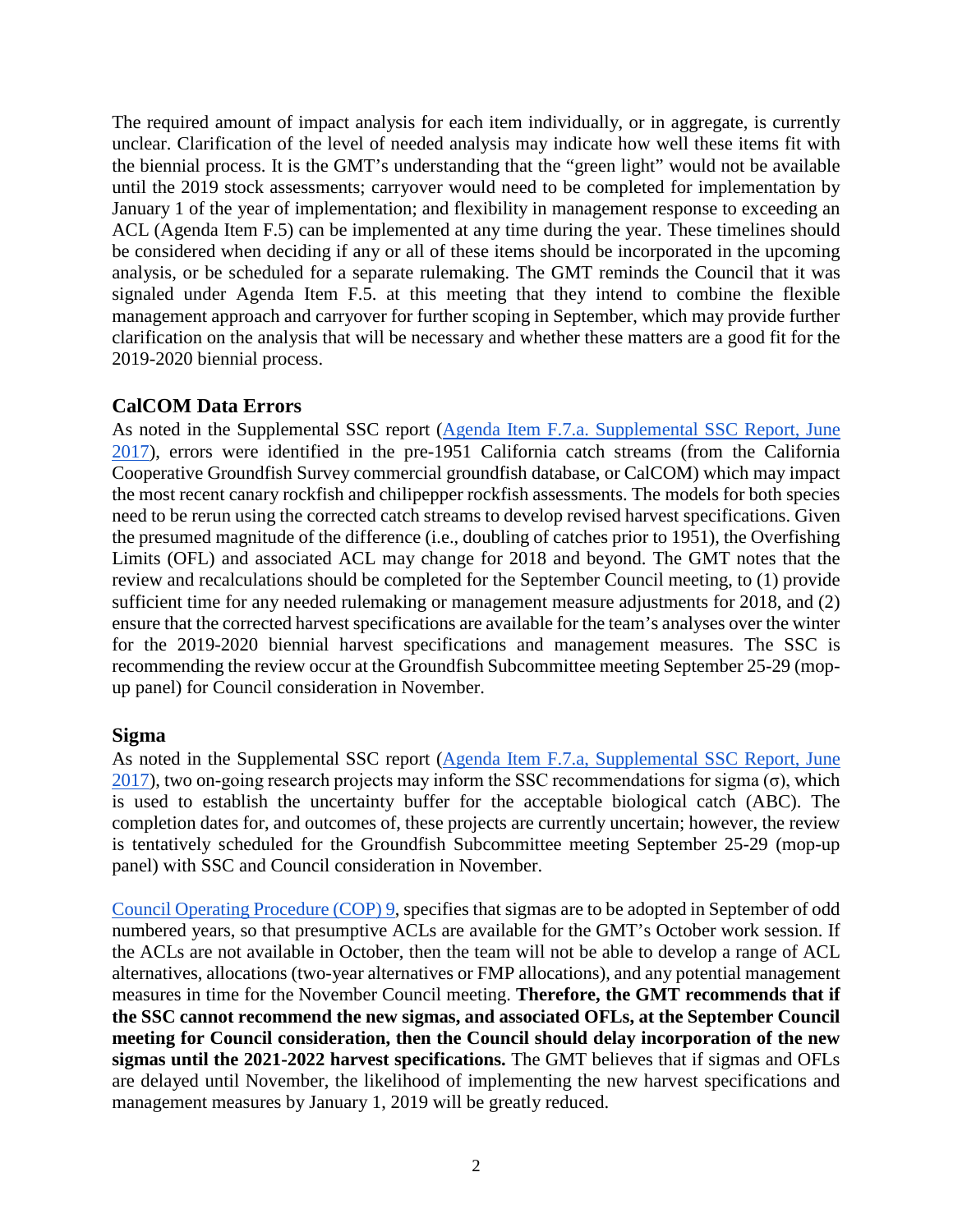**If the Council chooses to follow the SSC recommended timeline of adopting sigmas and associated OFLs in November, the GMT recommends a new schedule be developed**. The GMT discussed one option that would postpone our October meeting to sometime between the November and March Council meetings. The GMT could then present the associated analysis in March for the Council's selection of their preliminary preferred alternatives (PPAs) on harvest specifications and management measures, and select final preferred alternatives (FPAs) in June for both items (as opposed to harvest specifications in April). The GMT notes that while this pathway forward may be possible, the GMT has great concerns on the incorporation of any new management measures in March or April, as we will not have had time over the winter to analyze any previously proposed items. Additionally, March, and April, are salmon heavy meetings, therefore it may be difficult to add a lengthy groundfish agenda item to the Council's schedule. There may be other schedule modifications that could accommodate the delay in adopting sigmas.

# **Blackgill Rockfish Contingency Plan**

Due to the potential that the final rule for blackgill rockfish will not publish until after the completion of the 2019-2020 biennial harvest specifications and management measures development process, a contingency plan should be developed, similar to the what was done for blackgill rockfish in the [2017-2018 biennial harvest specification and management measure](http://www.pcouncil.org/wp-content/uploads/2016/09/17-18_Analytical_Document_Revised_Sept2016.pdf)  [analytical document.](http://www.pcouncil.org/wp-content/uploads/2016/09/17-18_Analytical_Document_Revised_Sept2016.pdf) The GMT anticipates that there will be additional workload to analyze both the Amendment 21 (contingency) and Amendment 28 allocations in the analysis.

# **Management Measures Considerations**

# **Seabird Mitigation Measures**

The Council is scheduled to receive a presentation on the new U.S. Fish and Wildlife Service (USFWS) biological opinion (BiOp) on seabirds in September. This schedule was intended to allow any potential seabird mitigation measures to be developed and analyzed during the 2019- 2020 harvest specifications and management measures process.

However, as we mentioned in April [\(Agenda Item F.5.a, Supplemental GMT Report, April 2017\)](http://www.pcouncil.org/wp-content/uploads/2017/04/F5a_Sup_GMT_Rpt_Apr2017BB.pdf), based on our experience developing the seabird mitigation measures for vessels greater than 55 feet, implementing new management measures may be more complex than could easily be accomplished as part of the 2019-2020 process. Recall that vessels larger than 55 feet are currently required to use streamer lines. At the time that the concept of streamer lines was developed, it was thought that implementation would be easier for larger vessels than small vessels based on the experience in Alaska. However, we learned that the Alaska approach was not a good fit for vessels operating off the west coast given that fishing operations here are different than they are in Alaska, and therefore this may not be a comparable measure.

In addition, there may be other alternative management measures that may be necessary for both large and small vessels. The GMT will recommend potential new management measures that might be analyzed during 2019-2020 harvest specifications process, or through an alternative process, after hearing the USFWS presentation in September.

## **Salmon mitigation measures**

The GMT understands that the National Marine Fisheries Service (NMFS) will form a new workgroup to develop reasonable and prudent measures to minimize the impacts of incidental take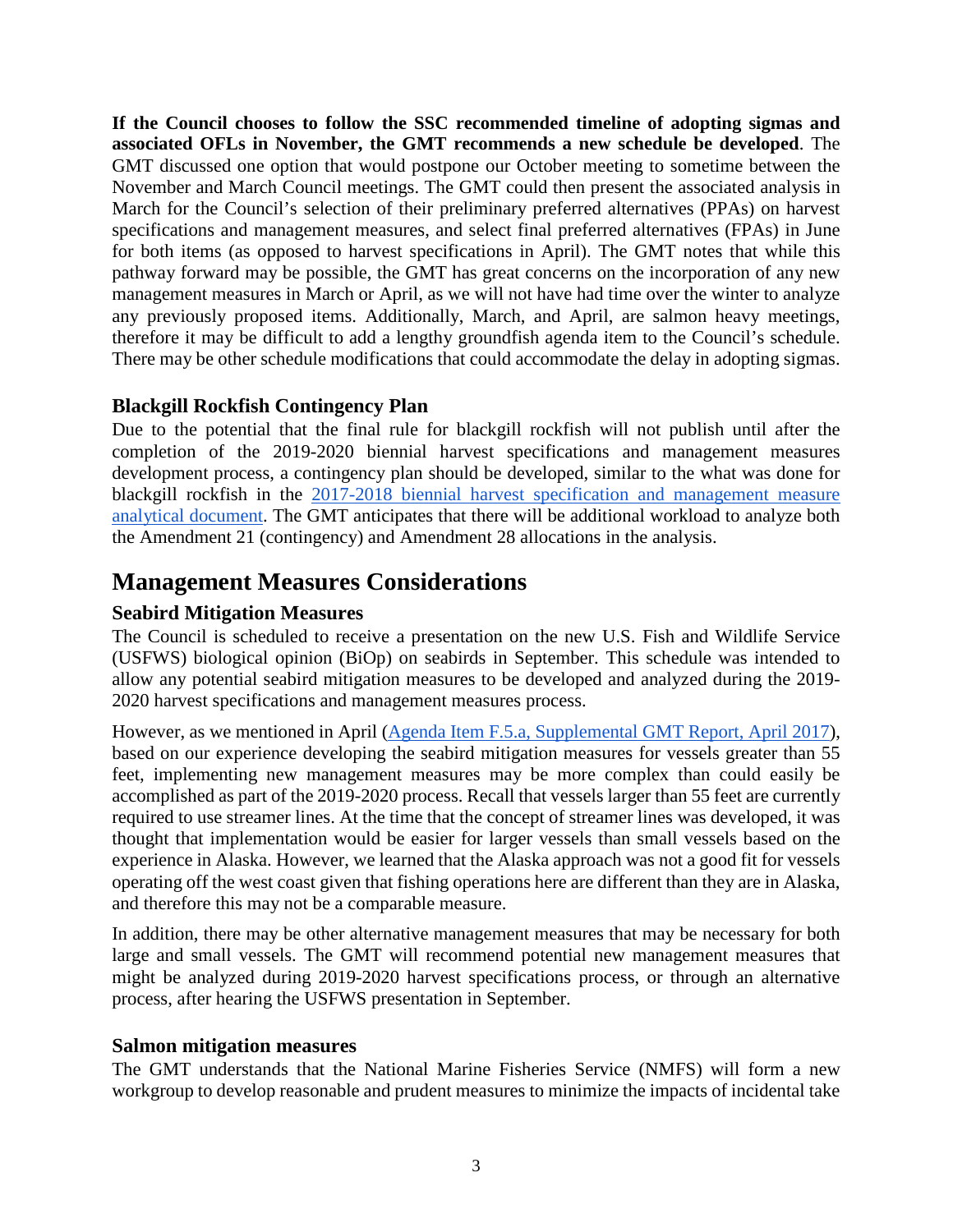salmon for the BiOp. Although there may be some overlap from that analysis that could result in efficiencies for what will be analyzed for 2019-2020 (e.g. time and area closures), other measures may need to be developed separately over the winter (e.g. sector caps). While the GMT as a whole is not planning to participate in the workgroup, several individuals from the GMT will likely participate. Additionally, the **GMT recommends that the entire GMT has the opportunity to review the reasonable and prudent measures and associated analysis once drafted by the workgroup**. A publicly noticed GMT webinar may be the best avenue for this to happen in between Council meetings.

## **New Management Measures**

The GMT notes that any new management measures proposed after November of this year could complicate or delay the process, and significantly reduce our ability to implement the harvest specifications by January 1, 2019. Therefore, **the GMT recommends that any new management measures, including sablefish and lingcod survival credits for the individual fishing quota (IFQ) fleet (Agenda Item F.3) and the removal of the 36° N. lat. for the IFQ allocation** (as described in [Agenda Item F.2.c, Supplemental CAB Report, June 2017](http://www.pcouncil.org/wp-content/uploads/2017/06/F2c_Sup_CAB_Rpt_Jun2017BB.pdf)**), be given careful consideration by the Council in September on whether or not they should be included in the 2019-2020 cycle, or through some other process.** In preliminary discussions, the GMT has determined that the analysis associated with removal of the 36° N. lat. for the trawl allocation will be complicated and could result in a high workload, as it includes an analysis of coastwide annual vessel limits, aggregate limits, and other equity issues. In addition, the GMT is unsure if the benefits provided by the application of sablefish and lingcod survival credits for the IFQ fleet provide significant benefit compared to the expense of the anticipated workload.

## **Model updates**

In the Supplemental SSC statement, the SSC recommends reviewing the proposed yelloweye projection model at a webinar in August or September. After further discussions in the GMT, we believe that this model could be reviewed in November or March as it would not be needed for the analysis conducted over the winter, and would be a supplemental analysis to the biennial harvest specifications.

## **California Recreational Model**

At the April Council meeting it was noted that the California Recreational model may be revised, and depending on the revisions to be made may necessitate a SSC review. Though, it was also noted that any revisions may be limited to data updates, or other such routine updates which would not require SSC review.

# **Exempted Fishing Permits**

The GMT reminds of the importance of all exempted fishing permit (EFP) actions taking place in accordance with the schedules laid out through [COP-19,](http://www.pcouncil.org/wp-content/uploads/cop19.pdf) so that the anticipated impacts and analysis aligns with the biennial process. In order to analyze off-the-top deductions, including set asides necessary to conduct EFPs, new or continuing EFPs need to have their proposals submitted to the Council for preliminary analysis at the November Council meeting in odd years. Each application must identify where the potential impacts from activities conducted through the EFP come from (e.g. set aside, individual quota account). If additional set asides are required for the duration of the EFPs, they must be identified for consideration by the Council at the November